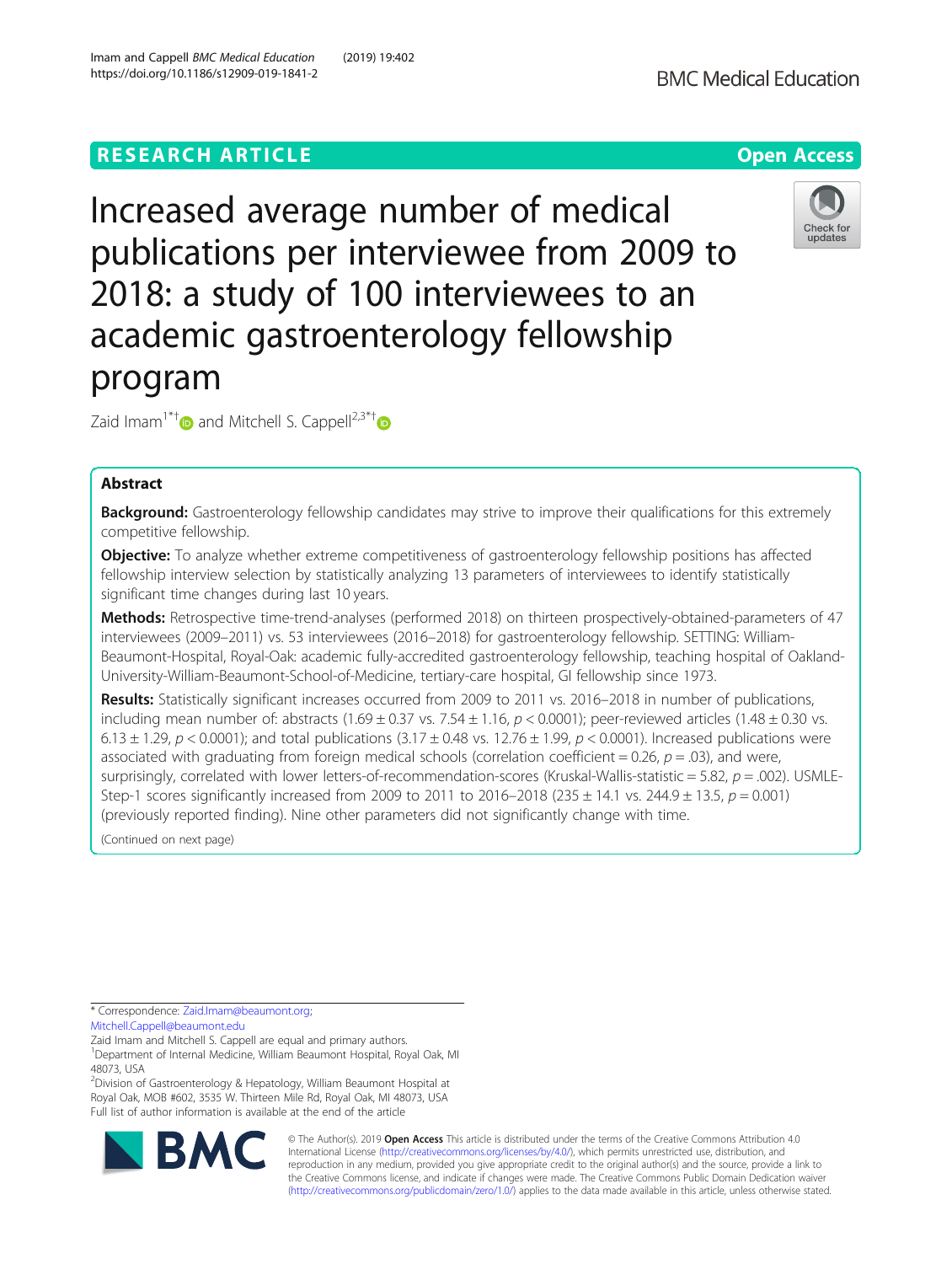## (Continued from previous page)

**Conclusions:** Current report of >four-fold-increase in publications by gastroenterology fellowship interviewees at one academic-medical-center is novel. Increased focus on scholarship by applicants may be explained by their having only three parameters to improve their credentials during residency: publications, letters-ofrecommendation, and honors awarded during residency (other parameters determined before residency and immutable). Current findings may benefit medical residents/medical-residency-program-directors by focusing more on publications for applications. Association between research productivity and medical promotions likely strongly motivates medical research of residents and may motivate academic faculty. Increased exposure to research/ publications may improve the clinical acumen of GI fellowship applicants by enhancing their skills in critically reading the medical literature.

Keywords: Gastroenterology (GI) fellowship, Application (applicants), Medical residents, Fellowship selection (match), Medical research, Medical publications, Scholarly activity, Academic medicine, Mentorship

## Background

Gastroenterology (GI) fellowships are extremely popular and very competitive, with only 65.9% of applicants securing a GI fellowship in the 2018 match [\[1](#page-7-0)]. GI fellowship interviews are an essential first step for securing a fellowship, and a greater number of interviews is highly correlated with matching into a GI fellowship program [[2](#page-7-0)]. Securing an interview depends on high United States Medical Licensing Examination (USMLE) Step 1 and Step 2 (Clinical Knowledge, CK) scores, favorable recommendations, academic honors during residency (particularly chief residency), training at a reputable residency program, and research scholarship [[2\]](#page-7-0).

This work reports the novel finding of a quantitatively extremely large and statistically significant increase in number of research publications in peer reviewed journals by GI fellowship interviewees during the last decade, and reasons for this time trend are discussed. GI fellowship applicants, GI fellowship program directors, other GI fellowship program selection committee members, and internal medicine (IM) program directors should be cognizant of this robust trend to further promote research productivity of medical residents, and improve their chances of matching in GI fellowship positions. This finding has potentially broad implications in that more training and experience in clinical research may improve the clinical acumen of GI fellowship applicants by gaining skills in critically reading the clinical literature, and may stimulate their interest in academic medicine.

## Methods

Retrospective review conducted in 2018 of prospectively collected records of interviewees at the GI fellowship program of William Beaumont Hospital at Royal Oak (WBH-RO) from 2009 to 2018 were analyzed. The GI division sponsors a desirable, academic, GI fellowship program as evidenced by being the primary teaching hospital of a medical school (Oakland University William Beaumont School of Medicine), providing highly complex tertiary medical care (e.g. referral center for endoscopy retrograde cholangiopancreatography (ERCP) and endoscopic ultrasound), and consistently ranking among the top 25 hospitals nationally in Gastroenterology by United States (U.S.) News & World Report [\[3](#page-7-0)]. This GI fellowship program is approved by the Accreditation Council for Graduate Medical Education (ACGME), with no citations during the period of 2009– 2018, and has been continuously in existence since 1973. The GI Division has had two fellowship positions per annum during the last 10 years. The institutional GI fellowship selection committee consists of the program director (Dr. Cappell) and three other standing members, who have remained unchanged during the last decade. The Institutional Review Board (IRB) granted IRB exemption/approval for this study on January 28, 2018 (IRB Number: 2017–382, see Statistical analysis for protocol modification by IRB).

Baseline parameters were de-identified and compiled in a database, including: individual USMLE Step 1 and Step 2 CK scores; gender; applying while chief resident vs. no chief residency; U.S. citizenship or legal permanent resident (green card holder) vs. other citizenship status (J1 or H1B visa holders); graduating from foreign vs. American medical schools; graduating from allopathic (MD) vs. osteopathic (DO) medical schools; university affiliated vs. non-university affiliated residency programs; semi-quantitative evaluation of recommendation letters; number of published articles in peer-reviewed journals; number of published abstracts; total number of scientific publications in peer-reviewed journals; and location of residency program in Midwest vs. other geographical regions, as classified by the U.S. Census Bureau geographic definitions [[4\]](#page-7-0).

For inclusion, publications (including original studies, review articles, case reports, case series, and editorials) had to be indexed in PubMed, which was verified prospectively by the GI fellowship selection committee chairman during the application process.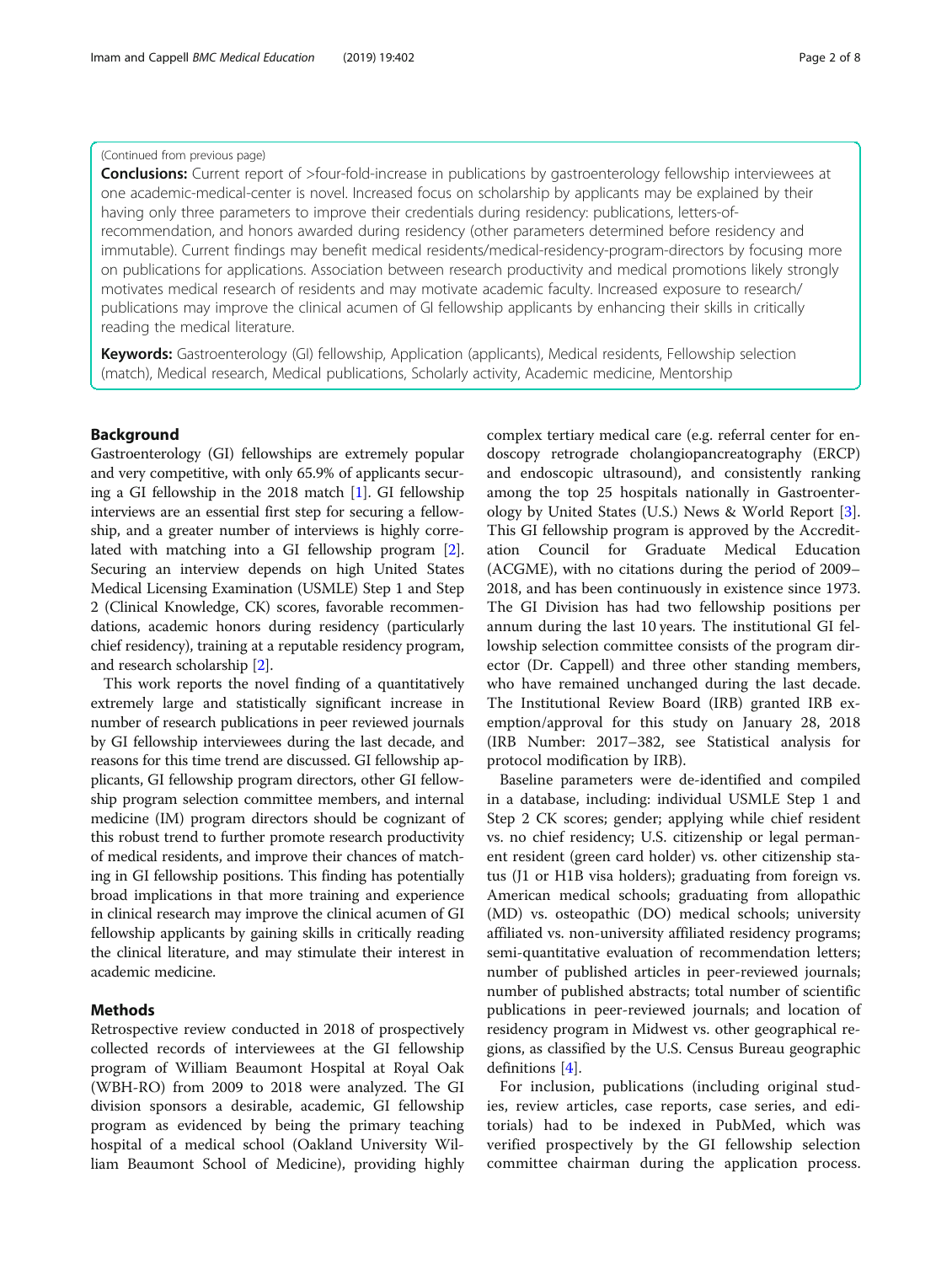Articles published in journals not indexed in PubMed or that could not be verified in PubMed at the time of the interview were excluded. Letters to the editor were counted as equivalent to abstracts. Abstracts had to be published at national (United States) meetings or conventions for inclusion; abstracts presented or published at local (hospital, city, or state) meetings or proceedings were excluded.

Recommendation letters were semi-quantitatively, graded by the program director prospectively during each application cycle, with a standard grading scale from 80 to 100, with ≤82 being a poor evaluation, 85 being an average evaluation, and  $\geq 88$  being a superb evaluation (for semiquantitative grading of letters see Cappell [\[5\]](#page-7-0)).

Comprehensive Osteopathic Medical Licensing Examination of the United States (COMLEX) step 1 and step 2 scores for osteopathic graduates were converted to equivalent USMLE Step 1 and Step 2 CK scores, respectively, according to the following published conversion formulas [\[6](#page-7-0)]. USMLE Step 1 score =  $67.97 + (0.24)$  x (COMLEX Level-1 score); and USMLE Step 2 score = 102.2 + (0.18) x (COMLEX Level-2 score).

For the years 2009–2011, USMLE test scores were graded as two-digit scores by the National Board of Medical Examiners (NBME) for American medical school graduates (AMGs), and by the Educational Commission for Foreign Medical Graduates (ECFMG) for foreign medical school graduates (FMGs). The USMLE eliminated the two-digit test score in 2013, and the three-digit test scores became standard in 2013 [\[7\]](#page-7-0). A two-digit score of 75 is the minimal passing grade on the USMLE Step 1 and Step 2 CK examinations. The passing three-digit score has varied during the past decade. Utilizing published data, the three-digit scores corresponding to a passing grade (two-digit score  $\geq$  75) between the period 2006–2016 were averaged yielding an average score labelled  $β_1$  for USMLE Step 1 and  $β_2$  for USMLE Step 2, respectively  $[8]$  $[8]$ . The following formula was developed to convert these two-digit test scores for 2009– 2011 into three-digit scores to uniformly compare threedigit test scores: coefficients were calculated by dividing  $β_1$ and  $β_2$  by 75 (the passing two-digit score) yielding coefficients of: 2.51 for USMLE Step 1, and 2.61 for USMLE Step 2, respectively, which were then multiplied by the two-digit scores to calculate three-digit scores.

All analyzed parameters were available for all interviewees, except for grades of recommendation letters which were unavailable (lost) for two interviewees in 2010 and for one interviewee in 2018, and these recommendation grades for the three applicants were necessarily excluded from analysis.

## Statistical analysis

The Institutional Review Board (IRB) modified the study protocol to require a comparison of first three vs. last three years of (instead of original protocol of comparison

of first vs. last year) interviewees to better de-identify individual applicants by creating larger study populations. Comparison of three vs. three years also fortuitously increased study power by increasing the number of individuals for each of the two study populations. Individual parameters were, therefore, statistically compared for interviewees from 2009 to 2011 vs. 2016–2018.

Records of all 156 interviewees during the decade were examined, but only 100 individual interviewees in the first three or last three years were statistically compared. The total number of applicants per annum varied minimally during the decade (range of 240 to 320 per annum), with no significant time trends. The number of applicants selected for interviews per annum also varied minimally over the decade:  $16.0 \pm 1.0$  interviewees per annum from 2009 to 2011 vs.  $17.33 \pm 2.31$  interviewees per annum from 2016 to 2018 ( $p = 0.41$ ).

Statistical significance of time trends for 2009–2011 versus 2016–2018 across the sample of 100 interviewees was analyzed using non-parametric statistics because the number of abstracts, articles, and publications per interviewee per annum was demonstrated to have nonparametric (non-normal) distributions by direct visual inspection of histograms, of Q-Q plots, and of box plots. Shapiro-Wilk's test also showed a non-normal distribution ( $p < 0.0001$ , for normal distribution, individually for abstracts, articles, or publications). However, statistical analyses were also performed utilizing parametric comparisons with non-paired t-tests for continuous variables, and  $\chi^2$  tests for categorical variables (which demonstrated the same or higher statistical significance for all paired analyses than nonparametric analyses).

Correlations between continuous variables or total number of publications were tested using Pearson correlation coefficients. Associations between categorical variables and total number of publications were analyzed by Kruskal-Wallis tests.  $P < 0.05$  demonstrated statistical significance using two-tailed analyses. Statistical analyses were performed utilizing International Business Machines (IBM) Statistical Package for the Social Sciences (SPSS) 25, (IBM Corporation: Armonk, NY, 10504).

## Results

## Epidemiology

Interviewees were 78% male, 47% foreign medical graduates, 94.0% medical doctors (MDs), 6.0% osteopathic doctors (DOs), 86% were medical residents at (or had graduated from medical residencies that were) primary affiliates of medical schools, 36% required visas for GI fellowship, and 58% were from residency programs located in the Midwest (Table [1](#page-3-0)).

## Significantly varying parameters with time

SimplePara>Figure [1](#page-4-0)a illustrates time trends in mean number of total publications (abstracts and articles) by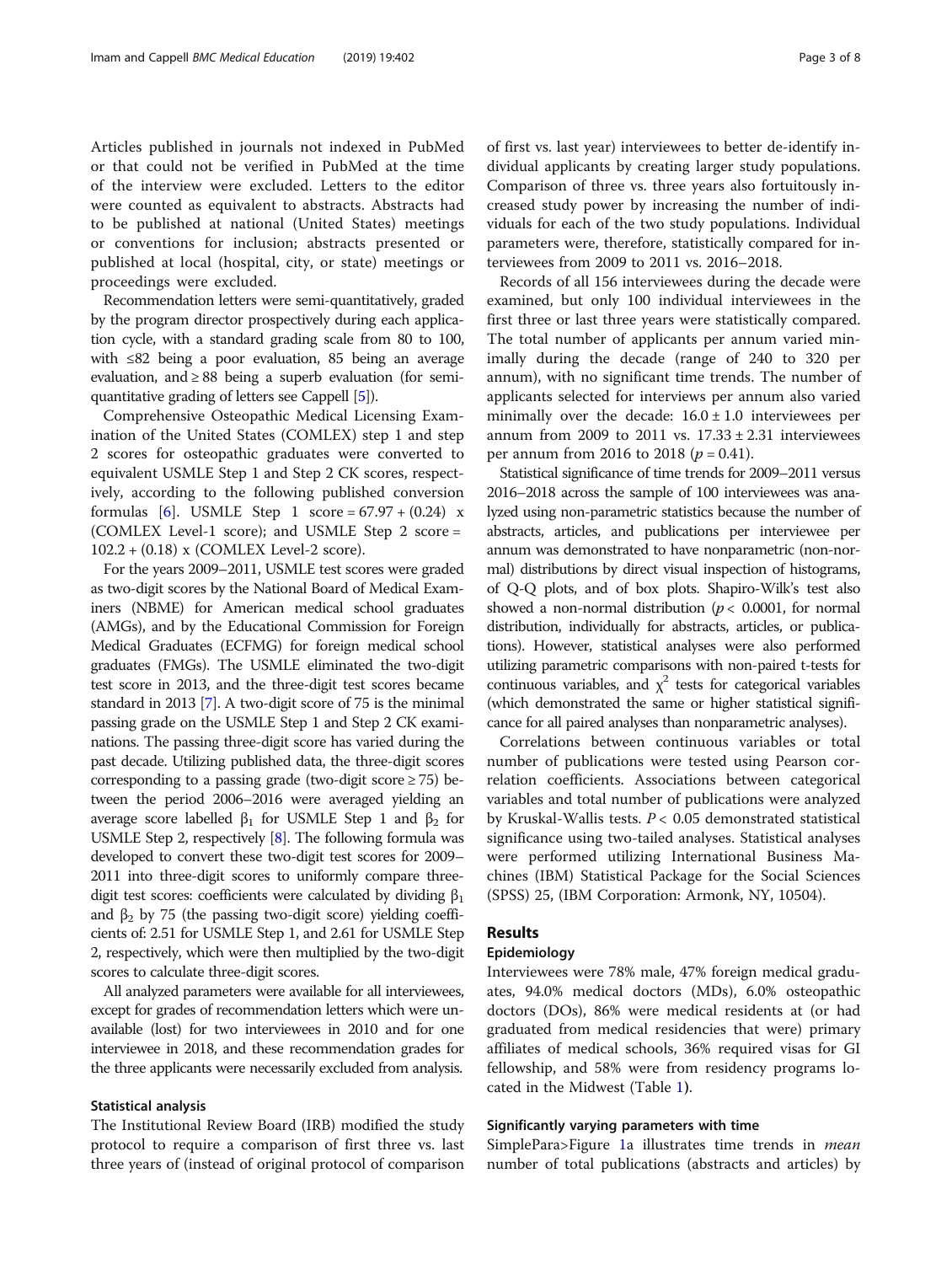<span id="page-3-0"></span>

| Table 1 Comparison of distribution of parameters for interviewees for GI fellowship: 2009–2011 vs. 2016–2018 using parametric |  |  |  |  |
|-------------------------------------------------------------------------------------------------------------------------------|--|--|--|--|
| statistical analysis                                                                                                          |  |  |  |  |

| Categorical variables                                                                                          | Number (%) with parameter 2009-<br>2011<br>(Total $N = 48$ ) | Number (%) with<br>parameter<br>2016-2018<br>(Total $N = 52$ ) | $P$ -value              |
|----------------------------------------------------------------------------------------------------------------|--------------------------------------------------------------|----------------------------------------------------------------|-------------------------|
| Male (vs. Female Sex)                                                                                          | 34 (70.8%)                                                   | 44 (84.6%)                                                     | 0.146                   |
| Foreign medical graduates (vs. American medical graduates)                                                     | 21 (43.8%)                                                   | 26 (50%)                                                       | 0.554                   |
| MD graduates (vs. DO graduates)                                                                                | 48 (100%)                                                    | 46 (88.5%)                                                     | 0.027                   |
| Applied as chief resident (vs. no chief residency)                                                             | $2(4.2\%)$                                                   | 7(13.5%)                                                       | 0.163                   |
| Medical school affiliated residency program (vs. non-affiliated residency<br>program)                          | 45 (93.8%)                                                   | 45 (86.5%)                                                     | 0.322                   |
| Residency program in Midwest (vs. elsewhere in United States)                                                  | 31 (64.6%)                                                   | 27 (51.9%)                                                     | 0.228                   |
| U.S. Citizen or legal permanent resident (vs. foreign citizenship)                                             | 29 (60.4%)                                                   | 35 (67.3%)                                                     | 0.535                   |
| Mean recommendation score (evaluated semi-quantitatively, see Methods) <sup>a</sup><br>Mean USMLE Step 1 score | $86.96 \pm 1.461$<br>$235.4 \pm 14.1$                        | $85.1 \pm 0.64$<br>$244.9 \pm 13.5$                            | $< 0.0001*$<br>$0.001*$ |
| Mean USMLE Step 2 CK score                                                                                     | $244.9 \pm 16.7$                                             | $250.8 \pm 15.2$                                               | $0.069*$                |
| Mean of averaged combined USMLE Step 1 & 2 scores <sup>b</sup>                                                 | $240.1 \pm 14.3$                                             | $246.9 \pm 13.7$                                               | $0.036*$                |
| Mean number of abstracts (at national meetings)                                                                | $1.69 \pm 0.37$                                              | $7.54 \pm 1.16$                                                | $\,<\,$<br>$0.0001*$    |
| Mean number of articles (listed in PubMed)                                                                     | $1.48 \pm 0.30$                                              | $6.13 \pm 1.29$                                                | $0.001*$                |
| Mean number of total publications                                                                              | $3.17 + 0.48$                                                | $12.76 + 1.99$                                                 | $\,<\,$<br>$0.0001*$    |

<sup>N</sup> Number, MD Medical doctor, DO Doctor of osteopathy, S.D. Standard deviation, USMLE United States Medical Licensing Examination, CK Clinical Knowledge <sup>a</sup> <sup>a</sup>Three individuals had missing recommendation scores (see Methods)

b<sub>Mean of (step-1 score + step-2 score)/2</sub>

\*Utilizing independent t-tests assuming unequal variances

interviewees per annum from 2009 to 2018. Figure [1b](#page-4-0) illustrates time trends in median number of total publications (abstracts and articles) by interviewees per annum from 2009 to 2018. Both graphs demonstrate quantitatively large increases with time (similarly, only abstracts per interviewee per annum or only articles per interviewee per annum had large increases with time from 2009 to 2018, not illustrated)

By non-parametric statistical analyses, the 2016–2018 interviewee cohort had significantly more publications than the 2009–2011 interviewee cohort in terms of mean number of: abstracts (7.54 ± 1.16 vs. 1.69 ± 0.37,  $p < 0.0001$ ); articles  $(6.13 \pm 1.29 \text{ vs. } 1.48 \pm 0.30, p < 0.0001)$ ; and combined number of publications (including both abstracts and arti-cles) (1[2](#page-4-0).76  $\pm$  1.99 vs. 3.17  $\pm$  0.48,  $p < 0.0001$ )(Table 2). Not surprisingly, the differences were also statistically significant when analyzed using parametric statistics (Table 1).

Associations between different parameters and mean number of publications, across all 100 individuals, are reported in Tables [3](#page-5-0) and [4](#page-5-0). Surprisingly, lower recommendation scores significantly correlated with an increased number of publications (correlation coefficient = 0.26,  $p = 0.01$ , Table [3\)](#page-5-0). Foreign medical school graduate status was significantly associated with more publications (Kruskal Wallis test statistic = 5.82,  $p =$ 0.02, Table [4](#page-5-0)).

## Invariant parameters with time

No significant differences were noted in the interviewees between 2009 and 2011 vs. 2016–2018 in percentage of males; foreign vs. American medical school graduates; graduates applying as chief resident vs. not as chief resident; USMLE Step 2 CK scores; medical school affiliated residency vs. not; geographic distribution of residency program; and U.S. citizenship or legal permanent resident status vs. other visa status (J1 or H1B visa holders) (Table 1).

There was a non-significant time trend of more articles (4.83 vs. 2.67,  $p = 0.077$ ), abstracts (9.17 vs. 2.17,  $p =$ 0.116), and total publications (14.0 vs. 4.83,  $p = 0.057$ ) per applicant for applicants accepted to the GI fellowship program at the hospital from 2016 to 2018 vs. 2009–2011. This lack of statistical significance for this time trend likely resulted from under-powering because only 6 individuals accepted for GI fellowship in 2009– 2011 were compared with only 6 individuals accepted for GI fellowship in 2016–2018.

## Discussion

This work identifies statistically significant time trends in parameters of GI fellowship interviewees during the past 10 years. GI fellowship applicants submit detailed applications which include standardized national test scores, residency program, recommendation letters, curriculum vitae,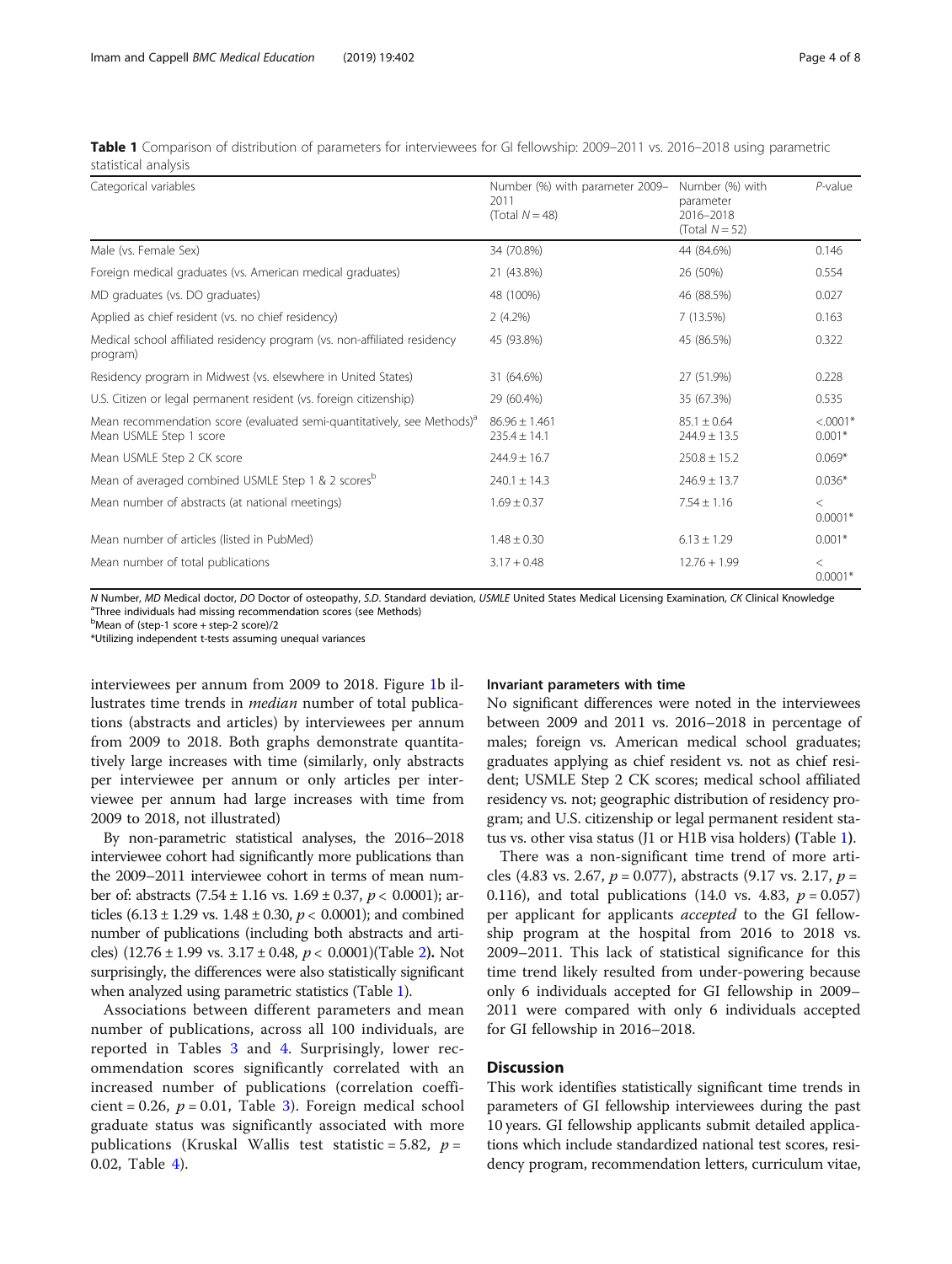<span id="page-4-0"></span>

and standard error of mean of total publications (including articles and abstracts) per interviewee according to year of application. Note the large increase in mean number of publications per interviewee from 2009 through 2018. Nonparametric statistical analysis of distribution of number of publications from 2008 to 2011 versus 2016–2018 showed the increase was highly statistically significant ( $p < .0001$ , Table 2). **b** Median number of total publications (articles and abstracts) per interviewee according to year of application. Figure shows median number and interquartile range of total publications (including articles and abstracts) per interviewee according to year of application. Note the large increase in median number of total publications per interviewee from 2009 through 2018

and personal statements. Fellowship selection committees generally offer interviews to the highest ranked candidates, based on review of these parameters. Following interviews, the institutional fellowship program selection committee ranks applicants according to these parameters, and interview evaluations. The applicants also individually rank

Table 2 Comparison of distribution of abstracts, articles, and total publications for interviewees for GI fellowship: 2009–2011 vs. 2016–2018 using non-parametric statistical analysis

| Variable                    | 2009-2011<br>$(N = 48)$ | 2016-2018<br>$(N = 52)$ | $P$ -value <sup><math>a</math></sup> |
|-----------------------------|-------------------------|-------------------------|--------------------------------------|
| Mean Number of abstracts    | $1.69 + 0.37$           | $7.54 + 1.16$           | < 0.0001                             |
| Mean Number of articles     | $1.48 + 0.30$           | $6.13 + 1.29$           | < 0.0001                             |
| Mean Number of publications | $3.17 \pm 0.48$         | $12.76 \pm 1.99$        | < 0.0001                             |

<sup>α</sup>Statistical analysis of two tailed *p*-values computed by Mann-Whitney U test and Wilcoxon Rank Sum test

their preferences for GI fellowship. A complex computerized mathematical algorithm then utilizes the rankings by the fellowship applicants and the fellowship selection committees to match the highest ranked applicants to the most desired available fellowship positions [[9\]](#page-7-0).

The last analysis by the National Residency Matching Program (NRMP) of parameters of the 2018 fellowship applicants included mean number of scholarly activities, but did not compare this data to that of prior years [\[2](#page-7-0)]. The previous report, published by NRMP in 2011, excluded scholarly activities [\[10\]](#page-7-0). The current study in addition to updating the analysis from 2011, is novel in demonstrating statistically significant and quantitatively large (greater than four-fold) increases in mean numbers of abstracts, articles, and total publications between 2009 and 2011 vs.2016–2018. This large difference suggests an increased focus on scholarly activity by GI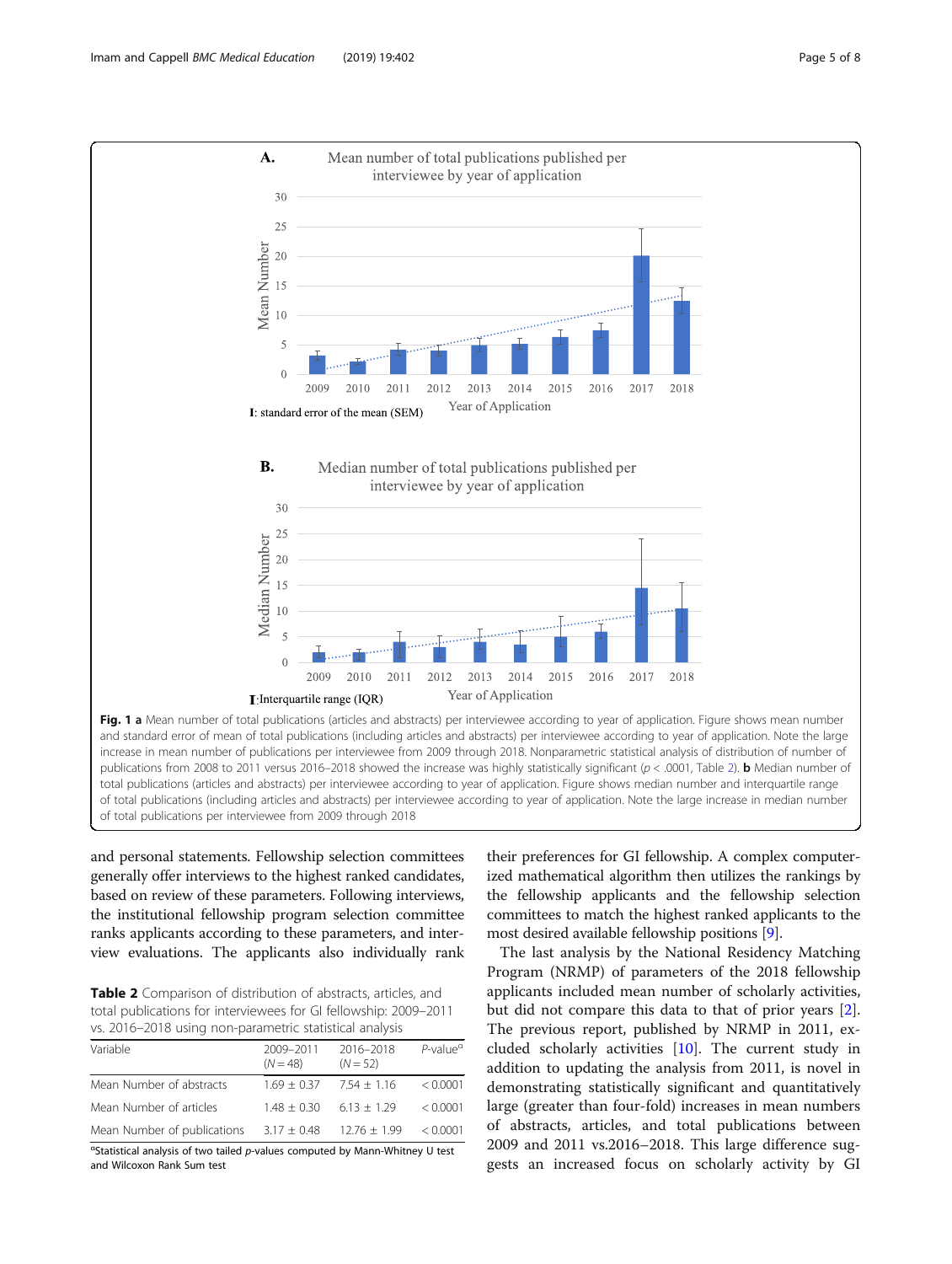| Parameter                               | Correlation Coefficient of Parameter with Number of Publications p-value |  |  |
|-----------------------------------------|--------------------------------------------------------------------------|--|--|
| USMLE Step 1 Score                      | .19 .06                                                                  |  |  |
| USMLE Step 2 CK Score                   | .082.42                                                                  |  |  |
| Average of USMLE Steps 1 & 2 Scores     | .048.64                                                                  |  |  |
| Mean recommendation score (see Methods) | $-257.01$                                                                |  |  |

<span id="page-5-0"></span>Table 3 Correlation coefficient (and p-value) between various interviewee parameters and total number of publications for GI fellowship per interviewee for 2009–2011 & 2016–2018

USMLE United States Medical Licensing Examination, CK Clinical Knowledge

fellowship applicants, and possibly by fellowship selection committee members for interview selection.

The currently reported finding of an increase in USMLE Step 1 scores was previously reported [\[7](#page-7-0)]. This trend may be partly explained by an increase in the mean scores and passing scores during the last decade [[8\]](#page-7-0). In the current study, a higher number of publications was significantly associated with being a foreign medical graduate (FMG). FMGs might be concerned about reduced chances of acceptance into GI fellowships in the U.S. because of employment visa restrictions, and lack of knowledge by program committee members about the reputations of foreign medical schools from which the interviewees graduated.

A significant study limitation was analyzing only interviewees and not all applicants because only records of interviewed applicants were maintained, and the records of other applicants were destroyed to avoid the large costs of commercially storing all applicant files. Other potential study limitations include use of formulas to convert from two-digit to three-digit USMLE Step scores, and to convert from COM-LEX 1 & 2 scores to USMLE Step 1 & 2 scores, respectively. Multivariate analyses encountered difficulties due to only moderate sample size and absence of a large control group.

The reported study findings are limited to a university hospital (academic medical center), located in the U.S., like the study hospital of Beaumont Hospital at Royal Oak, and may not apply to gastroenterology fellowships at regional hospitals in the U.S. because of their decreased focus on medical research. The currently reported findings may apply to other highly competitive residencies or fellowships in the U.S., such as orthopedics, but might not apply to relatively noncompetitive residencies or fellowships, such as geriatrics, in the U.S. The reported findings might not apply to gastroenterology fellowships at hospitals in other highly industrialized countries due to different medical systems.

The reported trend may arise from residents focusing on improving their credentials for this highly competitive fellowship, and their inability to improve most of their other credentials during residency, such as Step 1 and Step 2 scores, which are determined before residency. The quantitatively large increase in publications per interviewee could have alternative explanations, including increasing committee bias to interview fellows with more full-length publications, or increasing bias of applicants towards research because this hospital is the primary teaching hospital of a medical school. However, it would be difficult to ascribe the four-fold increase in publications solely to such effects. Moreover, the same four faculty have served as the members of the GI fellowship selection committee without personnel changes, and the written criteria for interviewing candidates has not changed during this ten-year-study.

The major study strength is its novel, statistically significant, findings. This work adds to the literature

Table 4 Association between other important parameters of interviewees and total number of interviewee publications for the analyzed years 2009–2011 and 2016–2018 $^{\circ}$ 

| Individual parameters                                    | Kruskal<br>Wallis Statistic | $P$ -value |
|----------------------------------------------------------|-----------------------------|------------|
| Male Sex                                                 | 2.26                        | .13        |
|                                                          |                             |            |
| Foreign medical graduate                                 | 5.82                        | .02        |
| Residency program in the Midwest                         | 2.46                        | .12        |
| J1 or H1B visa needed                                    | 2.58                        | .11        |
| Completed chief residency year                           | 0.17                        | .67        |
| MD graduate                                              | 0.678                       | .41        |
| Residency program is primary affiliate of medical school | 0.04                        | .85        |

MD Medical doctor

Analysis of correlations between individual parameters and total number of publications for 2009–2011 and 2016–2018 (not a time trend analysis)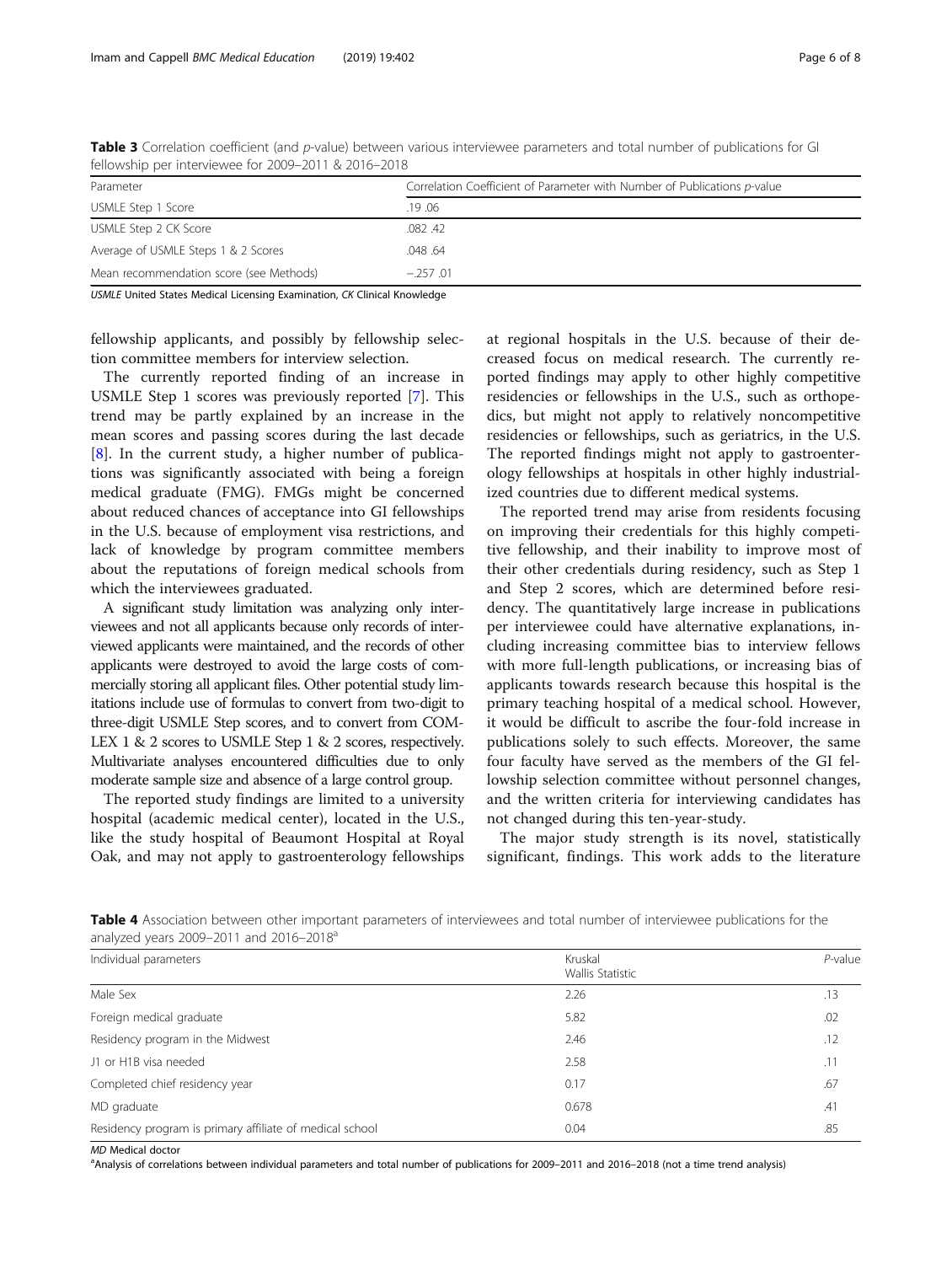on postgraduate medical education. Methodological strengths include the moderately long time period of longitudinal analysis, use of prospectively collected records (that were retrospectively analyzed), analyses of multiple parameters not previously studied in NRMP reports, and insights into the increased focus of GI fellowship interviewees on scholarly activities, which likely extrapolates to the entire applicant pool.

A larger sample size might have provided a model to predict which parameters are most important to obtain interviews, and to obtain GI fellowships. This model would be useful to GI fellowship applicants, internal medicine residency program directors promoting their residents, GI fellowship program directors, other GI fellowship selection committee members, and GI researchers who seek to mentor residents.

The current findings offer significant insight into the research potential of medical residents. Medical residents who are aware of the value of research publications to advance their academic career (by achieving a fellowship in their desired medical subspecialty), may be more productive in research. While this phenomenon is reported in gastroenterology, it is also anecdotally occurring in other highly competitive fellowships such as cardiology, and in highly desirable residencies, such as orthopedics. An association between research productivity (as measured by peer-reviewed publications), and medical career advancement is likely to be a very strong motivator of medical research for trainees, and may also pertain to academic medical faculty. Academic gastroenterology faculty may use this highly significant time trend to mentor and publish more research papers in gastroenterology with medical residents interested in gastroenterology fellowship positions (as has occurred with Dr. Cappell during the last 10 years). Applicants for highly competitive fellowships (e.g. gastroenterology) or residencies (e.g. orthopedics) should become aware of the increasing standards for academic research productivity, likely fueled by intense competition for these highly desirable clinical careers.

The current statistically significant trend of greater research productivity by residents (applying for GI fellowships) could improve their clinical acumen as internists and aspiring gastroenterologists. From their research experience, residents learn about the challenges, difficulties, and limitations of research. They may also become more critical readers of the medical literature, aspire to achieve the rigorous standards of evidence-based medicine, question unsubstantiated clinical dogma, and potentially stimulate their interest in academic medical careers.

## Conclusion

A highly statistically significant time trend and more than four-fold increase in mean number of publications per interviewee for gastroenterology fellowship positions is reported from 2009 to 2011 to 2016–2018. This increase is attributed to intense competition for gastroenterology fellowship positions. This has important implications for applying residents, internal medicine program directors, and gastroenterology fellowship selection committees in terms of higher standards for research scholarship productivity, and for senior gastroenterology researchers who may want to mentor residents for research projects.

#### Abbreviations

ACGME: Accreditation Council for Graduate Medical Education; AMGs: American medical school graduates; CK: Clinical knowledge; COMLEX: Comprehensive Osteopathic Medical Licensing Examination; DO: Doctor of osteopathy; ECFMG: Educational Commission for Foreign Medical Graduates; ERCP: Endoscopic retrograde cholangiopancreatography; FMGs: Foreign medical school graduates; GI: Gastroenterology; IBM: International Business Machines; IM: Internal medicine; IQR: Interquartile range; IRB: Institutional Review Board; MD: Medical doctor (allopathic); N: Number; NBME: National Board of Medical Examiners; NRMP: National Residency Matching Program; S.D.: Standard deviation; SEM: Standard error of the mean; SPSS: Statistical Package for the Social Sciences; U.S: United States; USMLE: United States Medical Licensing Examination; WBH-RO: William Beaumont Hospital at Royal Oak

#### Acknowledgements

None.

#### Authors' contributions

Dr. ZI wrote a preliminary draft of the manuscript introduction and results, and performed all the preliminary statistical calculations. Dr. MSC initiated this study, compiled all the primary data as Program Director of the Gastroenterology Fellowship, extensively revised the Introduction and Results, wrote most of the Discussion section, and acted as mentor for Dr. ZI. All authors read and approved the final manuscript.

#### Funding

No funding was obtained for this study.

#### Availability of data and materials

Data is not shared because data is highly sensitive in that it involves trainees. It also includes data that are not considered conventional identifiers (e.g. medical school of applicants) that could with substantial detective work lead to identification of individuals.

#### Ethics approval and consent to participate

The Institutional Review Board (IRB) granted IRB exemption/approval for this study on January 28, 2018 (IRB Number: 2017–382). IRB approval includes ethics approval and consent to participate. See attached IRB letter dated 12/ 8/17 by Graham Krasan, MD, Chairperson of Institutional Review Board.

#### Consent for publication

The Institutional Review Board (IRB) granted IRB exemption/approval for this study on January 28, 2018 (IRB Number: 2017–382). This includes consent for publication. See attached IRB letter dated 12/8/17 by Graham Krasan, MD, Chairperson of Institutional Review Board.

#### Competing interests

None for either Dr. Imam or Dr. Cappell. In particular, Dr. Cappell, as a consultant for the United States Food and Drug Administration (FDA) Advisory Committee for Gastroenterology Drugs, affirms that this paper does not discuss any proprietary confidential pharmaceutical data submitted to the FDA and reviewed by Dr. Cappell. Dr. Cappell was until 1 year ago a member of the speaker's bureau for AstraZeneca and Daiichi Sankyo, comarketers of Movantik. Dr. Cappell has had one-time consultancies for Mallinckrodt and Shire more than 1 year ago. This work does not discuss any drug manufactured or marketed by AstraZeneca, Daiichi Sankyo, Shire, or Mallinckrodt.